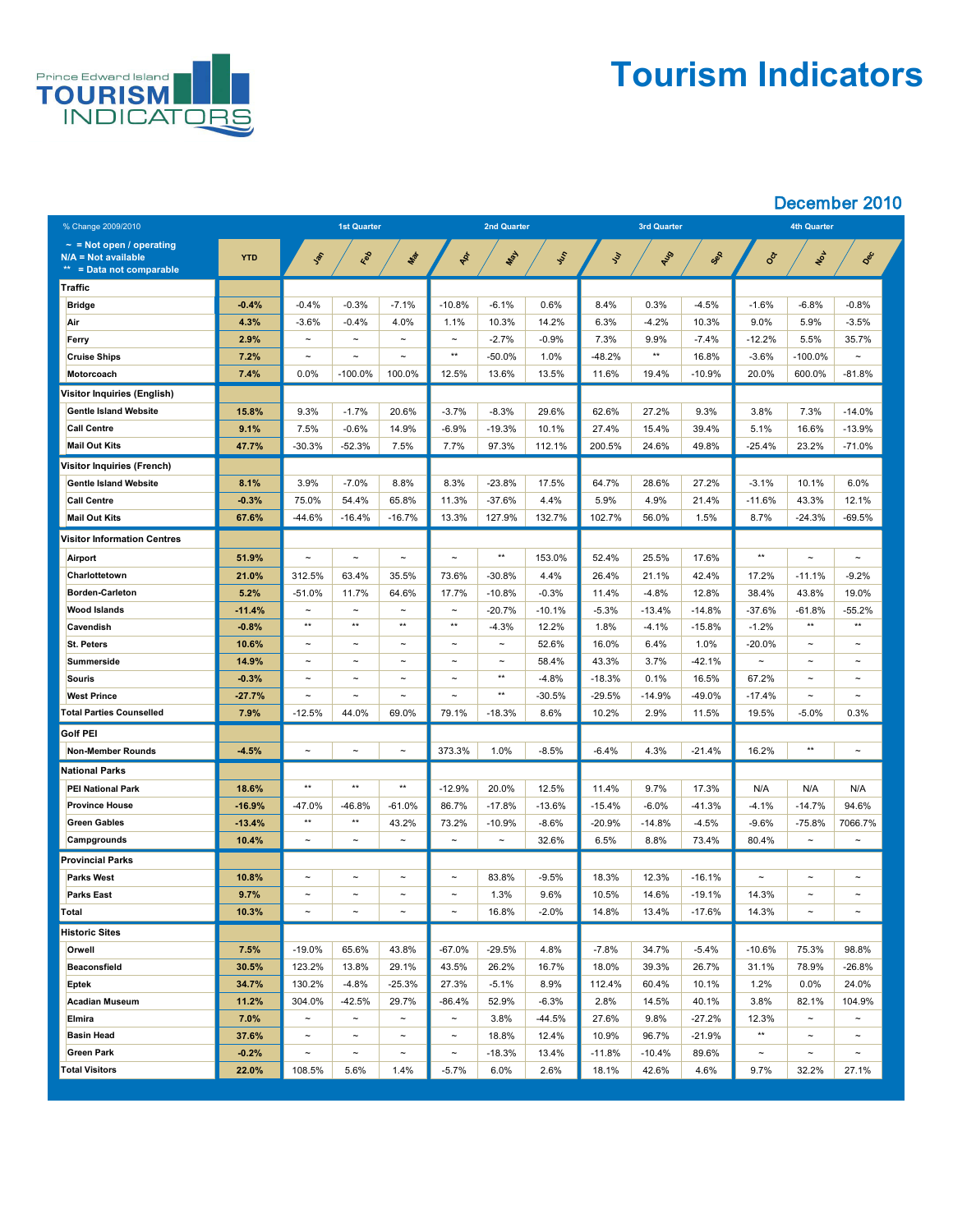

# **Occupancy - Fixed Roof**

| % Change 2009/2010                          |                       | <b>1st Quarter</b>    |                       |               |                       | <b>2nd Quarter</b>    |                       |                       | <b>3rd Quarter</b>    |                       | <b>4th Quarter</b>    |                       |                       |
|---------------------------------------------|-----------------------|-----------------------|-----------------------|---------------|-----------------------|-----------------------|-----------------------|-----------------------|-----------------------|-----------------------|-----------------------|-----------------------|-----------------------|
| <b>Fixed Roof Accommodation</b>             | <b>YTD</b>            | Jan                   | Red                   | Max           | PR                    | Nay                   | Ist                   | <b>Sur</b>            | ALS                   | Sep                   | CCK                   | NOL                   | Dec                   |
| <b>Total Operations Open</b>                |                       | 134                   | 135                   | 135           | 152                   | 481                   | 972                   | 1,067                 | 1,070                 | 925                   | 453                   | 165                   | 141                   |
| % Change                                    |                       | $-4.3%$               | $-3.6%$               | $-4.3%$       | $-2.6%$               | $-4.6%$               | $-4.8%$               | $-2.0%$               | $-2.0%$               | $-3.6%$               | $-6.6%$               | $-1.8%$               | $-5.4%$               |
| <b>Total Room-nights Available</b>          | 1,367,869             | 71,158                | 63,568                | 71,774        | 70,407                | 114,184               | 171,066               | 192,648               | 193,536               | 166,080               | 110,624               | 71,990                | 70,834                |
| % Change                                    | $-1.5%$               | 3.8%                  | $-1.2%$               | $-0.4%$       | 3.9%                  | $-4.2%$               | $-5.0\%$              | $-3.4%$               | $-0.8%$               | $-1.2%$               | 0.8%                  | $-1.0\%$              | $-1.9%$               |
| <b>Total Room-nights Sold (RNS)</b>         | 570,313               | 15,508                | 21,196                | 20,627        | 17,847                | 31,141                | 60,467                | 128,970               | 132,775               | 70,573                | 35,701                | 21,742                | 13,766                |
| % Change                                    | 1.0%                  | 8.4%                  | 7.6%                  | 7.3%          | $-16.5%$              | $-19.6%$              | 2.2%                  | 10.1%                 | $-1.1%$               | 3.4%                  | $1.5\%$               | $-5.6%$               | $-2.2%$               |
| <b>Occupancy Rate</b><br>% Point Change     | 41.7%<br>1.1%         | 21.8%<br>0.9%         | 33.3%<br>2.7%         | 28.7%<br>2.1% | 25.3%<br>$-6.2%$      | 27.3%<br>$-5.2%$      | 35.3%<br>2.5%         | 66.9%<br>8.2%         | 68.6%<br>$-0.2%$      | 42.5%<br>1.9%         | 32.3%<br>0.2%         | 30.2%<br>$-1.5%$      | 19.4%<br>$-0.1%$      |
|                                             |                       |                       |                       |               |                       |                       |                       |                       |                       |                       |                       |                       |                       |
| <b>BY REGION</b>                            |                       |                       |                       |               |                       |                       |                       |                       |                       |                       |                       |                       |                       |
| <b>North Cape Coastal Drive</b>             |                       |                       |                       |               |                       |                       |                       |                       |                       |                       |                       |                       |                       |
| Occupancy Rate                              | 39.9%                 | 31.7%                 | 42.7%                 | 36.8%         | 35.0%                 | 28.7%                 | 31.9%                 | 56.1%                 | 58.5%                 | 45.4%                 | 36.0%                 | 34.7%                 | 25.6%                 |
| % Point Change                              | $0.0\%$               | 3.6%                  | 6.5%                  | 3.7%          | 5.6%                  | $-4.5%$               | $-4.3%$               | 6.5%                  | $-4.8%$               | $-0.9%$               | 1.9%                  | $-8.9%$               | $-2.9%$               |
| Room-nights Sold (RNS)                      | 106,222               | 5,875                 | 7,459                 | 7,138         | 6,063                 | 6,552                 | 8,607                 | 16,153                | 17,028                | 12,101                | 8,519                 | 6,117                 | 4,610                 |
| % Change<br><b>Green Gables Shore</b>       | $-3.5%$               | 14.8%                 | 13.2%                 | $0.0\%$       | 9.7%                  | $-20.0%$              | $-15.7%$              | 8.4%                  | $-10.3%$              | $-1.8%$               | 5.3%                  | $-21.5%$              | $-10.6%$              |
| Occupancy Rate                              | 42.3%                 | 1.7%                  | 8.0%                  | 3.8%          | 5.6%                  | 10.6%                 | 25.7%                 | 69.9%                 | 72.5%                 | 32.0%                 | 18.0%                 | 5.6%                  | 5.8%                  |
| % Point Change                              | 2.0%                  | $-1.0%$               | 1.9%                  | 2.3%          | $-0.5%$               | 0.1%                  | 2.2%                  | 3.6%                  | 2.7%                  | 0.4%                  | 2.6%                  | $-0.6%$               | 0.4%                  |
| Room-nights Sold (RNS)                      | 128,776               | 59                    | 253                   | 125           | 243                   | 2,690                 | 13,864                | 43,981                | 45,679                | 17,365                | 4,077                 | 251                   | 189                   |
| % Change                                    | 2.1%                  | $-42.7%$              | 21.1%                 | 160.4%        | 3.0%                  | 5.1%                  | 3.0%                  | 2.6%                  | 1.1%                  | $-0.5%$               | 19.4%                 | $-31.4%$              | $-8.7%$               |
| <b>Red Sands</b>                            |                       |                       |                       |               |                       |                       |                       |                       |                       |                       |                       |                       |                       |
| Occupancy Rate                              | 29.7%                 | 6.3%                  | $9.0\%$               | 8.4%          | 8.9%                  | 10.7%                 | 19.3%                 | 59.4%                 | 58.0%                 | 24.8%                 | 11.1%                 | 11.5%                 | 6.6%                  |
| % Point Change                              | $-2.3%$               | 1.0%                  | $-1.0%$               | 2.0%          | $-0.4%$               | $-4.6%$               | 0.2%                  | 4.1%                  | $-6.0\%$              | 1.7%                  | $-5.6\%$              | $-7.2\%$              | $-3.7%$               |
| Room-nights Sold (RNS)                      | 20,723                | 187                   | 209                   | 214           | 229                   | 551                   | 1,820                 | 7,156                 | 6,856                 | 2,335                 | 585                   | 377                   | 204                   |
| % Change                                    | $-1.8%$               | 74.8%                 | 6.1%                  | 56.2%         | $9.0\%$               | $-29.8%$              | $-9.5%$               | 7.7%                  | $-8.2%$               | 9.8%                  | $-27.1%$              | $-2.8%$               | $-6.0\%$              |
| <b>Charlottetown</b>                        |                       |                       |                       |               |                       |                       |                       |                       |                       |                       |                       |                       |                       |
| Occupancy Rate                              | 45.5%                 | 21.3%                 | 34.3%                 | 29.4%         | 25.5%                 | 40.1%                 | 53.5%                 | 77.9%                 | 76.6%                 | 63.0%                 | 42.8%                 | 33.5%                 | 19.1%                 |
| % Point Change                              | 1.1%                  | 0.4%                  | 1.2%                  | 2.1%          | $-12.5%$              | $-7.3%$               | 6.3%                  | 16.2%                 | $-2.0%$               | 5.6%                  | $-2.5%$               | 0.7%                  | 0.5%                  |
| Room-nights Sold (RNS)                      | 262,306               | 9,189                 | 12,998                | 12,765        | 11,047                | 19,526                | 30,145                | 45,964                | 45,640                | 31,578                | 20,835                | 14,364                | 8,255                 |
| % Change                                    | 3.7%                  | 6.5%                  | 4.3%                  | 12.1%         | $-26.4\%$             | $-21.9%$              | 14.1%                 | 21.9%                 | 2.0%                  | 10.5%                 | 1.2%                  | 1.4%                  | 0.1%                  |
| <b>Points East</b><br><b>Occupancy Rate</b> | 34.6%                 | 6.5%                  | 10.1%                 | 12.6%         | 9.1%                  | 15.0%                 | 24.6%                 | 52.7%                 | 58.7%                 | 28.2%                 | 16.4%                 | 17.0%                 | 15.6%                 |
| % Point Change                              | 1.7%                  | $-4.2%$               | 1.9%                  | $-2.8%$       | $-2.3%$               | $-2.8%$               | $-0.5%$               | 5.2%                  | 2.0%                  | $-0.5%$               | $-0.5%$               | 8.2%                  | 9.1%                  |
| Room-nights Sold (RNS)                      | 52,286                | 198                   | 277                   | 385           | 265                   | 1,822                 | 6,031                 | 15,716                | 17,572                | 7,194                 | 1,685                 | 633                   | 508                   |
| % Change                                    | $-3.7%$               | $-43.6%$              | 10.4%                 | $-26.1%$      | $-31.9%$              | $-17.0%$              | $-14.6%$              | 4.7%                  | $-1.8%$               | $-7.3%$               | $-25.7%$              | 95.4%                 | 104.0%                |
|                                             |                       |                       |                       |               |                       |                       |                       |                       |                       |                       |                       |                       |                       |
| <b>BY TYPE</b>                              |                       |                       |                       |               |                       |                       |                       |                       |                       |                       |                       |                       |                       |
| <b>Hotels/Motels/Resorts</b>                |                       |                       |                       |               |                       |                       |                       |                       |                       |                       |                       |                       |                       |
| Occupancy Rate                              | 44.1%                 | 24.5%                 | 37.8%                 | 32.6%         | 28.6%                 | 34.5%                 | 43.3%                 | 69.9%                 | 70.4%                 | 51.5%                 | 40.0%                 | 34.9%                 | 21.4%                 |
| % Point Change                              | 1.1%                  | 1.1%                  | 3.5%                  | 3.4%          | $-7.2%$               | $-7.1%$               | 3.4%                  | 12.5%                 | $-1.7%$               | 2.7%                  | 0.6%                  | $-2.2%$               | $-0.4%$               |
| Room-nights Sold (RNS)                      | 389,900               | 14,569<br>9.7%        | 20,010                | 19,445        | 16,563                | 25,646<br>$-22.4%$    | 41,110<br>4.2%        | 71,469                | 72,519<br>$-2.2%$     | 46,592<br>4.7%        | 28,988                | 20,318                | 12,671<br>$-2.8%$     |
| % Change<br><b>Inns</b>                     | 1.4%                  |                       | 8.0%                  | 9.9%          | $-16.3%$              |                       |                       | 16.1%                 |                       |                       | 2.4%                  | $-4.7%$               |                       |
| <b>Occupancy Rate</b>                       | 47.9%                 | 23.8%                 | 37.6%                 | 38.3%         | 29.5%                 | 26.5%                 | 47.7%                 | 65.4%                 | 75.7%                 | 53.8%                 | 33.5%                 | 31.3%                 | 18.2%                 |
| % Point Change                              | 4.2%                  | 5.4%                  | 6.9%                  | 2.3%          | $-2.3%$               | $-12.7%$              | 5.4%                  | 7.5%                  | 11.4%                 | 5.5%                  | $-5.3%$               | 4.5%                  | $-5.8%$               |
| Room-nights Sold (RNS)                      | 23,153                | 479                   | 693                   | 716           | 548                   | 1,237                 | 3,034                 | 4,818                 | 5,615                 | 3,611                 | 1,470                 | 582                   | 350                   |
| % Change                                    | $-0.4%$               | $-16.8%$              | $-0.4%$               | $-20.8%$      | $-29.8%$              | $-1.1%$               | 8.7%                  | 5.8%                  | 10.4%                 | 6.7%                  | $-17.9\%$             | $-39.1%$              | $-27.5%$              |
| <b>Cabins/Cottages</b>                      |                       |                       |                       |               |                       |                       |                       |                       |                       |                       |                       |                       |                       |
| Occupancy Rate                              | 41.1%                 | 9.4%                  | 15.4%                 | 9.7%          | 8.0%                  | 10.8%                 | 20.7%                 | 66.8%                 | 69.3%                 | 27.4%                 | 13.8%                 | 11.0%                 | 20.4%                 |
| % Point Change                              | 1.7%                  | $-1.7%$               | 6.5%                  | $-4.0%$       | $-0.3%$               | 0.6%                  | 0.1%                  | 2.9%                  | 2.3%                  | 0.8%                  | $0.0\%$               | 3.3%                  | 12.2%                 |
| Room-nights Sold (RNS)                      | 116,579               | 169                   | 257                   | 214           | 215                   | 2,375                 | 10,668                | 41,795                | 43,434                | 13,841                | 2,720                 | 425                   | 466                   |
| % Change                                    | 1.5%                  | $-9.6%$               | 76.0%                 | $-11.6%$      | 2.9%                  | 0.3%                  | $-7.2%$               | 3.0%                  | 1.9%                  | 0.5%                  | 2.1%                  | 42.1%                 | 103.5%                |
| <b>Tourist Home/B&amp;B</b>                 |                       |                       |                       |               |                       |                       |                       |                       |                       |                       |                       |                       |                       |
| <b>Occupancy Rate</b>                       | 26.9%                 | 3.7%                  | 3.3%                  | 3.1%          | 6.6%                  | 14.2%                 | 31.1%                 | 53.4%                 | 54.9%                 | 35.7%                 | 18.0%                 | 5.2%                  | 3.7%                  |
| % Point Change                              | $-1.0%$               | $-0.1%$               | $-2.0%$               | $-2.3%$       | $-1.4%$               | $-1.2%$               | 2.3%                  | 3.0%                  | $-5.1%$               | $-0.8%$               | 0.7%                  | $-0.7%$               | $-0.7%$               |
| Room-nights Sold (RNS)                      | 40,681                | 291                   | 236                   | 252           | 521                   | 1,883                 | 5,655                 | 10,888                | 11,207                | 6,529                 | 2,523                 | 417                   | 279                   |
| % Change<br><b>Other</b>                    | $-2.1%$               | 11.1%                 | $-30.8%$              | $-35.7%$      | $-13.6%$              | $-8.5%$               | 4.4%                  | 4.9%                  | $-8.9\%$              | $-0.8%$               | 5.7%                  | $-9.9%$               | $-17.2%$              |
| Occupancy Rate                              | $\tilde{\phantom{a}}$ | $\tilde{\phantom{m}}$ | $\sim$                | $\sim$        | $\tilde{\phantom{m}}$ | $\thicksim$           | $\sim$                | $\tilde{\phantom{a}}$ | $\sim$                | $\tilde{}$            | $\sim$                | $\tilde{\phantom{a}}$ | $\tilde{\phantom{a}}$ |
| % Point Change                              | $\tilde{\phantom{a}}$ | $\tilde{\phantom{a}}$ | $\sim$                | $\sim$        | $\tilde{}$            | $\tilde{\phantom{m}}$ | $\sim$                | $\tilde{\phantom{a}}$ | $\sim$                | $\tilde{}$            | $\sim$                | $\tilde{\phantom{a}}$ | $\thicksim$           |
| Room-nights Sold (RNS)                      |                       | $\tilde{\phantom{a}}$ | $\tilde{\phantom{a}}$ | $\tilde{}$    | $\tilde{\phantom{a}}$ | $\tilde{\phantom{a}}$ | $\tilde{\phantom{a}}$ |                       | $\tilde{\phantom{a}}$ | $\tilde{\phantom{a}}$ | $\tilde{\phantom{a}}$ | $\tilde{}$            | $\tilde{\phantom{m}}$ |
| % Change                                    | $\tilde{\phantom{a}}$ | $\thicksim$           | $\thicksim$           | $\sim$        | $\tilde{}$            | $\thicksim$           | $\sim$                |                       | $\sim$                | $\thicksim$           | $\sim$                | $\tilde{\phantom{a}}$ | $\tilde{\phantom{a}}$ |
|                                             |                       |                       |                       |               |                       |                       |                       |                       |                       |                       |                       |                       |                       |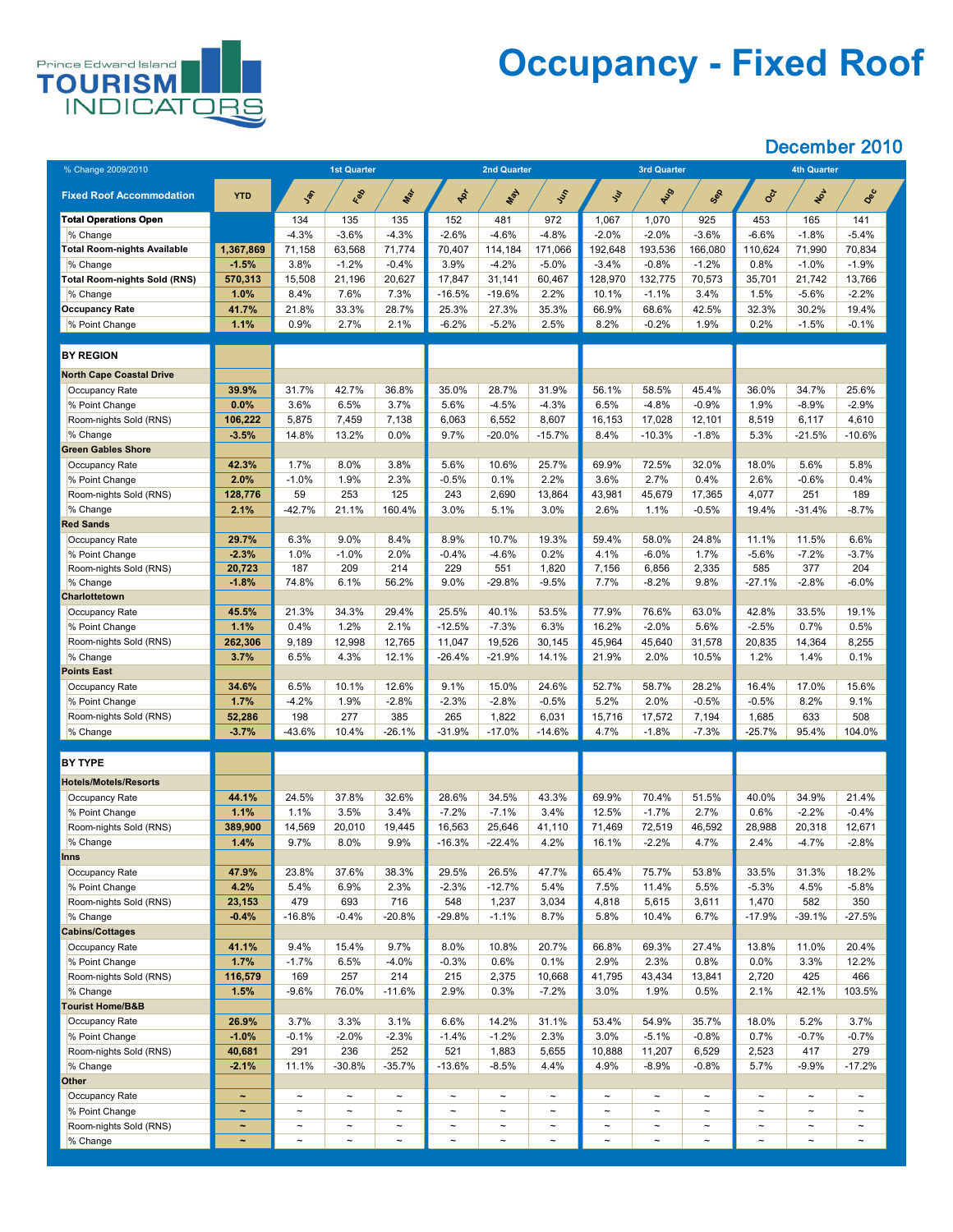

## **Occupancy - Campground**

| % Change 2009/2010                  |            | <b>1st Quarter</b>    |                       |                       | <b>2nd Quarter</b>        |          |               |               | <b>3rd Quarter</b> |          | <b>4th Quarter</b> |                       |                       |  |
|-------------------------------------|------------|-----------------------|-----------------------|-----------------------|---------------------------|----------|---------------|---------------|--------------------|----------|--------------------|-----------------------|-----------------------|--|
| <b>Campground</b>                   | <b>YTD</b> | <b>SEC</b>            | Red                   | Mar                   | ADT                       | Max      | $\mathcal{S}$ | $\mathcal{S}$ | AUS                | Sep      | Oct                | 102                   | Dec                   |  |
| <b>Total Operations Open</b>        |            | $\tilde{\phantom{a}}$ | $\tilde{\phantom{m}}$ | $\tilde{\phantom{a}}$ | $\tilde{}$                | 21       | 42            | 43            | 43                 | 41       | 12                 | $\tilde{\phantom{a}}$ | $\thicksim$           |  |
| % Change                            |            | $\tilde{\phantom{a}}$ | $\tilde{\phantom{m}}$ | $\tilde{\phantom{a}}$ | $\thicksim$               | $-4.5%$  | 0.0%          | 0.0%          | 0.0%               | $-2.4%$  | 20.0%              | $\tilde{\phantom{m}}$ | $\tilde{\phantom{m}}$ |  |
| <b>Total Site-nights Available</b>  | 607,563    | $\sim$                | $\tilde{\phantom{m}}$ | $\tilde{\phantom{a}}$ | $\thicksim$               | 29,200   | 136,770       | 161,285       | 160,021            | 108,497  | 11,790             | $\tilde{\phantom{a}}$ | $\sim$                |  |
| % Change                            | $-1.4%$    | $\tilde{\phantom{a}}$ | $\sim$                | $\sim$                | $\thicksim$               | $-30.1%$ | 1.8%          | $-1.0%$       | $-2.1%$            | 5.5%     | 7.3%               | $\tilde{\phantom{a}}$ | $\tilde{\phantom{m}}$ |  |
| <b>Total Site-nights Sold (SNS)</b> | 230,499    | $\sim$                | $\sim$                | $\tilde{\phantom{a}}$ | $\thicksim$               | 3,182    | 30,676        | 92,324        | 85,276             | 18,480   | 561                | $\tilde{\phantom{a}}$ | $\tilde{\phantom{m}}$ |  |
| % Change                            | 2.7%       | $\tilde{\phantom{a}}$ | $\sim$                | $\sim$                | $\thicksim$               | $-24.5%$ | 1.9%          | 5.8%          | 3.4%               | $-6.4%$  | $-8.2%$            | $\thicksim$           | $\tilde{\phantom{m}}$ |  |
| <b>Occupancy Rate</b>               | 37.9%      | $\tilde{\phantom{a}}$ | $\tilde{\phantom{a}}$ | $\tilde{\phantom{a}}$ | $\tilde{\phantom{a}}$     | 10.9%    | 22.4%         | 57.2%         | 53.3%              | 17.0%    | 4.8%               | $\tilde{\phantom{a}}$ | $\tilde{\phantom{m}}$ |  |
| % Point Change                      | 1.5%       | $\tilde{\phantom{a}}$ | $\tilde{\phantom{a}}$ | $\sim$                | $\thicksim$               | 0.8%     | 0.0%          | 3.7%          | 2.8%               | $-2.2%$  | $-0.8%$            | $\tilde{\phantom{a}}$ | $\tilde{}$            |  |
|                                     |            |                       |                       |                       |                           |          |               |               |                    |          |                    |                       |                       |  |
| <b>North Cape Coastal Drive</b>     |            |                       |                       |                       |                           |          |               |               |                    |          |                    |                       |                       |  |
| <b>Occupancy Rate</b>               | 23.9%      | $\tilde{\phantom{a}}$ | $\sim$                | $\sim$                | $\thicksim$               | 1.5%     | 11.3%         | 43.2%         | 38.3%              | 5.9%     | 0.3%               | $\thicksim$           | $\sim$                |  |
| % Point Change                      | $-0.3%$    | $\tilde{\phantom{a}}$ | $\tilde{\phantom{a}}$ | $\tilde{\phantom{a}}$ | $\thicksim$               | 0.6%     | $-1.0%$       | 3.9%          | 1.7%               | $-5.0\%$ | $-4.1%$            | $\tilde{\phantom{a}}$ | $\tilde{\phantom{m}}$ |  |
| Site-nights Sold (SNS)              | 15,766     | $\tilde{\phantom{a}}$ | $\tilde{\phantom{a}}$ | $\tilde{\phantom{a}}$ | $\tilde{}$                | 74       | 1,459         | 7,107         | 6,244              | 881      |                    | $\tilde{}$            | $\tilde{\phantom{a}}$ |  |
| % Point change                      | 13.6%      | $\thicksim$           | $\tilde{\phantom{a}}$ | $\sim$                | $\thicksim$               | 76.2%    | $-13.5%$      | 23.7%         | 16.5%              | $-13.6%$ | $-95.0%$           | $\thicksim$           | $\tilde{\phantom{a}}$ |  |
|                                     |            |                       |                       |                       |                           |          |               |               |                    |          |                    |                       |                       |  |
| <b>Green Gables Shore</b>           |            |                       |                       |                       |                           |          |               |               |                    |          |                    |                       |                       |  |
| <b>Occupancy Rate</b>               | 42.0%      | $\tilde{\phantom{a}}$ | $\tilde{\phantom{m}}$ | $\tilde{\phantom{a}}$ | $\thicksim$               | 12.2%    | 25.1%         | 61.9%         | 56.8%              | 19.7%    | 3.9%               | $\thicksim$           | $\tilde{\phantom{m}}$ |  |
| % Point Change                      | 2.6%       | $\tilde{\phantom{a}}$ | $\sim$                | $\sim$                | $\thicksim$               | 0.1%     | $-1.0%$       | 5.0%          | 4.5%               | 0.5%     | 0.3%               | $\tilde{\phantom{a}}$ | $\tilde{\phantom{m}}$ |  |
| Site-nights Sold (SNS)              | 166,159    | $\sim$                | $\tilde{\phantom{a}}$ | $\tilde{\phantom{a}}$ | $\thicksim$               | 1,961    | 23,210        | 67,386        | 61,177             | 12,064   | 361                | $\tilde{\phantom{a}}$ | $\tilde{\phantom{m}}$ |  |
| % Point change                      | 2.2%       | $\tilde{\phantom{a}}$ | $\tilde{\phantom{a}}$ | $\sim$                | $\widetilde{\phantom{m}}$ | $-32.8%$ | $-0.3%$       | 4.4%          | 3.3%               | $-1.8%$  | 22.8%              | $\thicksim$           | $\tilde{}$            |  |
|                                     |            |                       |                       |                       |                           |          |               |               |                    |          |                    |                       |                       |  |
| <b>Red Sands</b>                    |            |                       |                       |                       |                           |          |               |               |                    |          |                    |                       |                       |  |
| <b>Occupancy Rate</b>               | 54.5%      | $\tilde{\phantom{a}}$ | $\tilde{\phantom{a}}$ | $\sim$                | $\thicksim$               | 41.6%    | 37.2%         | 66.6%         | 65.2%              | 53.9%    | 51.5%              | $\thicksim$           | $\tilde{\phantom{m}}$ |  |
| % Point Change                      | 3.4%       | $\tilde{\phantom{a}}$ | $\sim$                | $\sim$                | $\tilde{\phantom{m}}$     | 13.1%    | $-3.7%$       | $-13.3%$      | 12.8%              | $-0.4%$  | 25.4%              | $\tilde{\phantom{a}}$ | $\sim$                |  |
| Site-nights Sold (SNS)              | 8,497      | $\tilde{\phantom{a}}$ | $\sim$                | $\sim$                | $\tilde{\phantom{m}}$     | 741      | 1,197         | 2,414         | 2,363              | 1,629    | 153                | $\tilde{\phantom{a}}$ | $\tilde{\phantom{m}}$ |  |
| % Point change                      | $-7.3%$    | $\sim$                | $\thicksim$           | $\thicksim$           | $\tilde{\phantom{m}}$     | $-15.1%$ | $-5.5%$       | $-21.3%$      | 17.3%              | $-4.6%$  | $-36.3%$           | $\thicksim$           | $\tilde{\phantom{m}}$ |  |
|                                     |            |                       |                       |                       |                           |          |               |               |                    |          |                    |                       |                       |  |
| Charlottetown                       |            |                       |                       |                       |                           |          |               |               |                    |          |                    |                       |                       |  |
| <b>Occupancy Rate</b>               | 33.7%      | $\tilde{\phantom{a}}$ | $\sim$                | $\sim$                | $\thicksim$               | 14.4%    | 27.1%         | 52.3%         | 44.7%              | 15.8%    | 2.6%               | $\thicksim$           | $\sim$                |  |
| % Point Change                      | 2.5%       | $\tilde{\phantom{a}}$ | $\sim$                | $\tilde{\phantom{a}}$ | $\thicksim$               | 0.9%     | 11.2%         | 5.7%          | $-5.6%$            | 2.0%     | $-7.7\%$           | $\sim$                | $\tilde{\phantom{m}}$ |  |
| Site-nights Sold (SNS)              | 13,686     | $\tilde{\phantom{a}}$ | $\sim$                | $\tilde{\phantom{a}}$ | $\thicksim$               | 225      | 2,367         | 5,151         | 4,405              | 1,512    | 26                 | $\tilde{\phantom{a}}$ | $\sim$                |  |
| % Point Change                      | 12.4%      | $\tilde{\phantom{a}}$ | $\sim$                | $\thicksim$           | $\tilde{\phantom{m}}$     | 110.3%   | 74.3%         | 16.2%         | $-9.1%$            | 8.2%     | $-39.5%$           | $\thicksim$           | $\tilde{}$            |  |
|                                     |            |                       |                       |                       |                           |          |               |               |                    |          |                    |                       |                       |  |
| <b>Points East</b>                  |            |                       |                       |                       |                           |          |               |               |                    |          |                    |                       |                       |  |
| Occupancy Rate                      | 29.3%      | $\tilde{\phantom{a}}$ | $\sim$                | $\sim$                | $\thicksim$               | 3.7%     | 12.6%         | 45.6%         | 49.1%              | 12.1%    | 2.3%               | $\tilde{\phantom{a}}$ | $\tilde{\phantom{m}}$ |  |
| % Point Change                      | $-0.3%$    |                       |                       | $\sim$                |                           | 0.7%     | $-0.1%$       | 1.6%          | $-0.5%$            | $-8.4%$  | 0.8%               | $\tilde{\phantom{a}}$ |                       |  |
| Site-nights Sold (SNS)              | 26,391     | $\sim$                | $\sim$                | $\sim$                | $\thicksim$               | 181      | 2,443         | 10,266        | 11,087             | 2,394    | 20                 | $\sim$                | $\sim$                |  |
| % Point change                      | $-0.9%$    | $\sim$                | $\sim$                | $\sim$                | $\thicksim$               | $-34.9%$ | $-3.1%$       | 8.2%          | 0.9%               | $-28.3%$ | 42.9%              | $\sim$                | $\tilde{\phantom{a}}$ |  |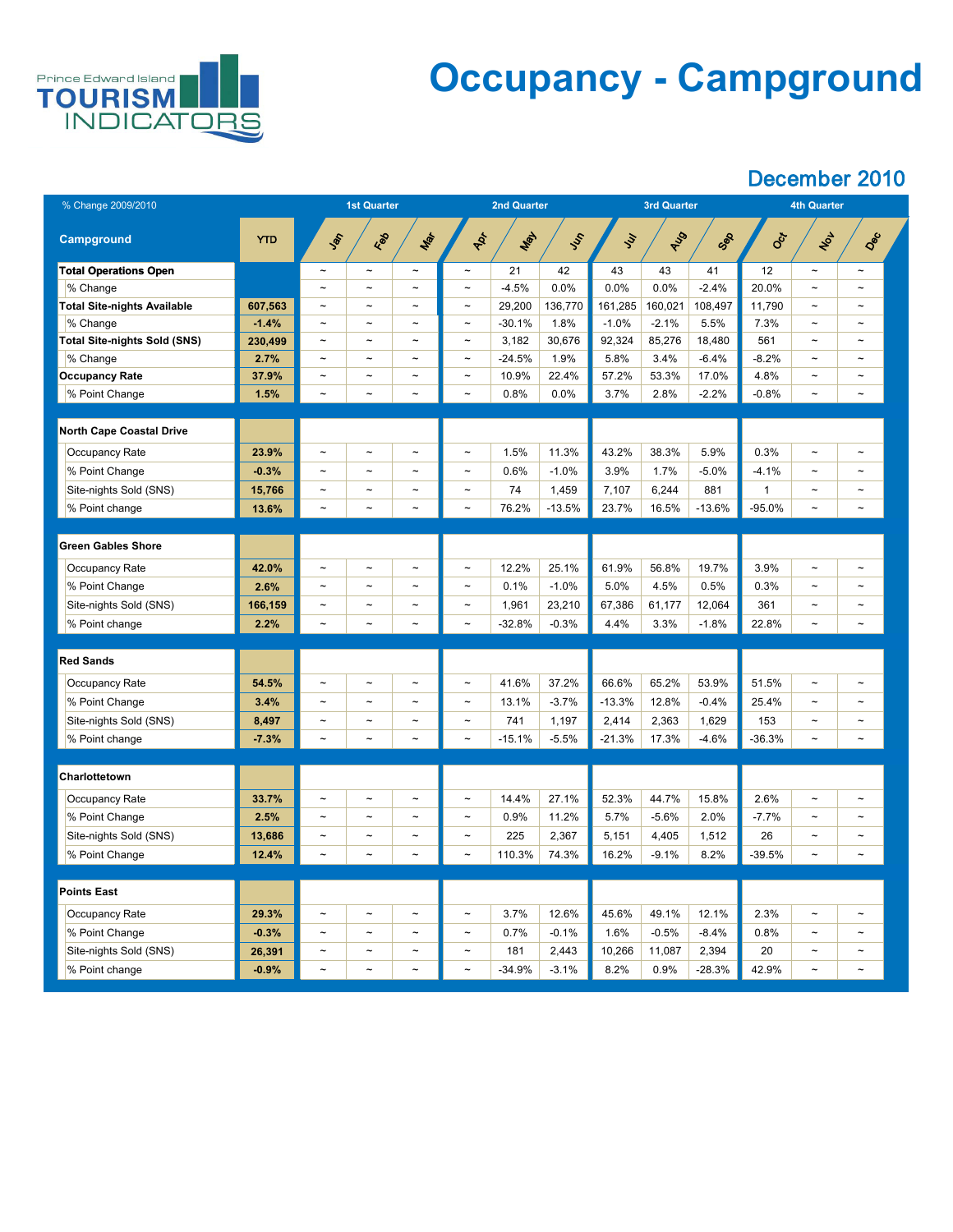

# **Visitor Origins**

|                                                      |                   | <b>1st Quarter</b>              |                     | <b>2nd Quarter</b>                  |                                  |                     |                        | <b>3rd Quarter</b> |                     | <b>4th Quarter</b> |                      |                    |                    |
|------------------------------------------------------|-------------------|---------------------------------|---------------------|-------------------------------------|----------------------------------|---------------------|------------------------|--------------------|---------------------|--------------------|----------------------|--------------------|--------------------|
|                                                      | <b>YTD</b>        | Jan                             | Red                 | Mar                                 | POL                              | <b>WAY</b>          | Just                   | $\mathcal{S}$      | RIS                 | Sep                | Oct                  | NOV                | Dec                |
| <b>TOTAL OVERNIGHT STAYS (ONS)</b>                   | 800,812           | 15,508                          | 21,196              | 20,627                              | 17,847                           | 34,323              | 91,143                 | 221,294            | 218,051             | 89,053             | 36,262               | 21,742             | 13,766             |
| % Change                                             | 1.5%              | 8.4%                            | 7.6%                | 7.3%                                | $-16.5%$                         | $-20.1%$            | 2.1%                   | 8.3%               | 0.6%                | 1.2%               | $1.4\%$              | $-5.6%$            | $-2.2%$            |
| <b>ORIGIN BREAKDOWN</b>                              | 100%              |                                 | 100%                |                                     |                                  | 100%                |                        |                    | 100%                |                    |                      | 100%               |                    |
| <b>Canada</b>                                        | 87.2%             | 95.3%                           | 95.4%               | 95.8%                               | 95.0%                            | 89.7%               | 86.1%                  | 87.5%              | 86.2%               | 80.3%              | 85.2%                | 91.8%              | 95.0%              |
| <b>United States</b>                                 | 8.4%              | 2.6%                            | 2.7%                | 2.6%                                | 3.1%                             | 5.7%                | 9.0%                   | 8.5%               | 9.5%                | 12.7%              | 8.0%                 | 4.1%               | 3.4%               |
| International                                        | 4.4%              | 2.1%                            | $1.9\%$             | 1.6%                                | 1.9%                             | 4.5%                | 4.8%                   | 4.0%               | 4.2%                | 7.0%               | 6.9%                 | 4.2%               | 1.6%               |
| % Change 2009/2010                                   |                   |                                 |                     |                                     |                                  |                     |                        |                    |                     |                    |                      |                    |                    |
| ONS*<br><b>CANADA</b>                                | $-1.0%$           | 7.7%                            | 6.3%                | 7.4%                                | $-13.1%$                         | $-18.9%$            | $-0.1%$                | 5.4%               | $-3.3%$             | $-2.2%$            | $-0.8%$              | $-8.8%$            | $-2.6%$            |
| Fixed Roof - RNS*                                    | $-2.2%$           | 7.7%                            | 6.3%                | 7.4%                                | $-13.1%$                         | $-17.9%$            | $-0.3%$                | 5.3%               | $-7.5%$             | 0.3%               | $-0.7%$              | $-8.8%$            | $-2.6%$            |
| Campground - SNS*                                    | 1.8%              | $\thicksim$                     | $\sim$              | $\sim$                              | $\thicksim$                      | $-27.7%$            | 0.1%                   | 5.5%               | 2.8%                | $-9.6%$            | $-8.7%$              | $\sim$             | $\sim$             |
| ONS*<br><b>Alberta</b>                               | $-15.3%$          | $-10.5%$                        | $-44.1%$            | $-27.4%$                            | $-60.8%$                         | $-47.7%$            | 6.2%                   | $-3.4%$            | $-22.1%$            | $-3.7%$            | $-14.0%$             | $-35.6%$           | $-35.5%$           |
| Fixed Roof - RNS*                                    | $-18.0%$          | $-10.5%$<br>$\thicksim$         | $-44.1%$<br>$\sim$  | $-27.4%$<br>$\sim$                  | $-60.8%$<br>$\thicksim$          | $-49.2%$            | $-0.8%$                | $-4.6%$            | $-24.8%$<br>$-7.2%$ | $-5.0\%$           | $-13.8%$<br>$-20.0%$ | $-35.6%$<br>$\sim$ | $-35.5%$<br>$\sim$ |
| Campground - SNS*<br>ONS*<br><b>British Columbia</b> | 4.2%<br>$-5.9%$   | 80.0%                           | 39.8%               | $-11.8%$                            | $-59.0%$                         | 19.4%<br>$-33.9%$   | 60.8%<br>16.0%         | 2.2%<br>2.4%       | $-14.5%$            | 4.6%<br>1.9%       | 6.9%                 | $-27.4%$           | 25.3%              |
| Fixed Roof - RNS*                                    | $-12.1%$          | 80.0%                           | 39.8%               | $-11.8%$                            | $-59.0%$                         | $-33.7%$            | 18.5%                  | $-11.4%$           | $-25.0%$            | $-0.8%$            | 7.7%                 | $-27.4%$           | 25.3%              |
| Campground - SNS*                                    | 25.3%             | $\tilde{\phantom{m}}$           | $\sim$              | $\sim$                              | $\thicksim$                      | $-38.7%$            | 7.5%                   | 47.4%              | 26.2%               | 14.5%              | $-6.3\%$             | $\thicksim$        | $\sim$             |
| ONS*<br><b>Manitoba</b>                              | $-36.0%$          | $-61.9%$                        | 37.5%               | $-55.6%$                            | $-77.8%$                         | $-56.7%$            | $-6.9%$                | $-21.4%$           | $-59.3%$            | $-4.9%$            | 0.6%                 | $-10.2%$           | 40.4%              |
| Fixed Roof - RNS*                                    | $-38.4%$          | $-61.9%$                        | 37.5%               | $-55.6%$                            | $-77.8%$                         | $-57.0%$            | $-5.8%$                | $-27.5%$           | $-63.4%$            | $-6.3%$            | 2.3%                 | $-10.2%$           | 40.4%              |
| Campground - SNS*                                    | $-10.4%$          | $\thicksim$                     | $\sim$              | $\sim$                              | $\thicksim$                      | 0.0%                | $-14.5%$               | 27.0%              | $-31.4%$            | 10.6%              | $-55.6%$             | $\sim$             | $\sim$             |
| ONS*<br><b>New Brunswick</b>                         | 6.7%              | $-3.9%$                         | 1.5%                | 11.2%                               | 17.1%                            | $-1.2%$             | 8.6%                   | 15.4%              | $-0.5%$             | 3.2%               | 0.3%                 | 24.4%              | 7.1%               |
| Fixed Roof - RNS*                                    | 8.6%              | $-3.9\%$                        | 1.5%                | 11.2%                               | 17.1%                            | $0.0\%$             | 13.3%                  | 16.0%              | 3.1%                | 10.5%              | 0.8%                 | 24.4%              | 7.1%               |
| Campground - SNS*                                    | 1.2%              | $\tilde{\phantom{m}}$           | $\sim$              | $\sim$                              | $\thicksim$                      | $-27.1%$            | $-4.8\%$               | 14.6%              | $-5.8\%$            | $-31.9%$           | $-82.4\%$            | $\sim$             | $\sim$             |
| ONS*<br><b>Newfoundland</b>                          | 1.6%              | 41.8%                           | $9.0\%$             | 18.0%                               | $-25.4%$                         | $-33.6%$            | $-12.0\%$              | 4.7%               | $-15.6%$            | 25.8%              | 27.8%                | 103.0%             | 56.3%              |
| Fixed Roof - RNS*                                    | 3.4%              | 41.8%                           | $9.0\%$             | 18.0%                               | $-25.4%$                         | $-32.1%$            | $-14.5%$               | 8.3%               | $-15.5%$            | 28.7%              | 27.2%                | 103.0%             | 56.3%              |
| Campground - SNS*                                    | $-9.5%$           | $\tilde{\phantom{m}}$           | $\sim$              | $\sim$                              | $\sim$                           | $-87.5%$            | 10.7%                  | $-6.1%$            | $-16.4%$            | $-0.8%$            | $***$                | $\sim$             | $\sim$             |
| ONS*<br><b>Nova Scotia</b>                           | 5.4%              | 13.8%                           | 10.7%               | 29.9%                               | 5.9%                             | $-7.9%$             | 5.4%                   | 13.6%              | 0.9%                | $-1.6%$            | 2.5%                 | 1.4%               | $-6.9%$            |
| Fixed Roof - RNS*                                    | 5.8%              | 13.8%                           | 10.7%               | 29.9%                               | 5.9%                             | $-6.9\%$            | 7.9%                   | 17.6%              | $-1.3%$             | 0.4%               | 2.1%                 | 1.4%               | $-6.9\%$           |
| Campground - SNS*<br>ONS*                            | 4.0%              | $\thicksim$                     | $\sim$              | $\sim$                              | $\sim$                           | $-30.2%$            | $-4.6%$                | 7.3%               | 5.4%                | $-15.2%$           | 117.2%               | $\sim$             | $\sim$             |
| <b>Nunavut</b>                                       | 47.5%             | $-50.0\%$                       | $-40.0%$            | $-100.0\%$                          | 0.0%                             | $-56.0%$            | $-60.0\%$              | 221.1%             | $-52.9%$            | 42.9%              | 375.0%               | 0.0%               | 50.0%              |
| Fixed Roof - RNS*<br>Campground - SNS*               | 72.6%<br>$-57.8%$ | -50.0%<br>$\tilde{\phantom{m}}$ | $-40.0\%$<br>$\sim$ | $-100.0\%$<br>$\tilde{\phantom{a}}$ | $0.0\%$<br>$\tilde{\phantom{a}}$ | $-56.0%$<br>$0.0\%$ | $-57.4%$<br>$-100.0\%$ | 560.9%<br>$-85.3%$ | $-66.0\%$<br>766.7% | 7.1%<br>$***$      | 533.3%<br>$-100.0\%$ | 0.0%<br>$\sim$     | 50.0%<br>$\sim$    |
| ONS*<br><b>Northwest Territories</b>                 | $-51.1%$          | $-11.5%$                        | 200.0%              | $-88.3%$                            | $-90.5%$                         | $-71.0%$            | $-3.7%$                | $-4.5%$            | $-77.0%$            | $-13.6%$           | $-47.1%$             | 69.6%              | $-84.6%$           |
| Fixed Roof - RNS*                                    | $-53.7%$          | $-11.5%$                        | 200.0%              | $-88.3%$                            | $-90.5%$                         | $-71.0%$            | $-11.3%$               | $-14.4%$           | $-78.5%$            | 22.5%              | $-47.1%$             | 69.6%              | $-84.6%$           |
| Campground - SNS*                                    | 11.9%             | $\thicksim$                     | $\sim$              | $\tilde{\phantom{a}}$               | $\tilde{\phantom{m}}$            | 0.0%                | 600.0%                 | 76.5%              | 60.0%               | $-89.5%$           | $0.0\%$              | $\sim$             | $\thicksim$        |
| ONS*<br><b>Ontario</b>                               | $-9.3%$           | $-4.4%$                         | $-7.7%$             | $-31.9%$                            | $-43.6%$                         | $-33.9%$            | $-14.3%$               | $-5.2%$            | $-0.4%$             | $-5.2%$            | $-11.4%$             | $-33.1%$           | $-38.8%$           |
| Fixed Roof - RNS*                                    | $-10.9%$          | $-4.4%$                         | $-7.7%$             | $-31.9%$                            | $-43.6%$                         | $-34.2%$            | $-13.7%$               | $-6.3%$            | $-2.1\%$            | $-4.7\%$           | $-11.5%$             | $-33.1%$           | $-38.8%$           |
| Campground - SNS*                                    | $-0.9%$           | $\thicksim$                     | $\sim$              | $\tilde{\phantom{a}}$               | $\sim$                           | $-21.9%$            | $-18.8%$               | $-1.8%$            | 5.5%                | $-10.6%$           | 20.0%                | $\sim$             | $\sim$             |
| ONS*<br><b>Prince Edward Island</b>                  | $-1.6%$           | 13.7%                           | 10.6%               | 5.7%                                | 2.4%                             | $-19.1%$            | $-1.3%$                | 5.6%               | $-3.0%$             | $-4.7%$            | $-5.8%$              | $-31.5%$           | $-4.8%$            |
| Fixed Roof - RNS*                                    | $-6.4%$           | 13.7%                           | 10.6%               | 5.7%                                | 2.4%                             | $-13.2%$            | $-17.0\%$              | 7.7%               | $-20.1%$            | $-2.4%$            | $-5.4%$              | $-31.5%$           | $-4.8%$            |
| Campground - SNS*                                    | 1.4%              | $\thicksim$                     | $\sim$              | $\sim$                              | $\sim$                           | $-28.7%$            | 3.5%                   | 5.2%               | 1.7%                | $-5.9%$            | $-14.6%$             | $\sim$             | $\sim$             |
| ONS*<br><b>Quebec</b>                                | 7.1%              | 20.1%                           | 21.1%               | 80.6%                               | 4.8%                             | 9.6%                | 18.3%                  | 2.4%               | 6.0%                | $-4.5%$            | 27.8%                | $-6.5%$            | 61.2%              |
| Fixed Roof - RNS*                                    | 9.3%              | 20.1%                           | 21.1%               | 80.6%                               | 4.8%                             | 11.2%               | 28.8%                  | 5.1%               | 1.8%                | $-0.1%$            | 27.8%                | $-6.5%$            | 61.2%              |
| Campground - SNS*                                    | 3.1%              | $\thicksim$                     | $\sim$              | $\sim$                              | $\thicksim$                      | $-16.5%$            | $-18.8%$               | $-0.6%$            | 11.3%               | $-25.4%$           | 30.0%                | $\sim$             | $\sim$             |
| ONS*<br><b>Saskatchewan</b>                          | $-38.4%$          | 7.9%                            | 122.2%              | $-61.9%$                            | $-84.4%$                         | $-61.3%$            | $-20.9%$               | 5.9%               | $-64.5%$            | $-12.6%$           | $-32.8%$             | 6.0%               | 16.7%              |
| Fixed Roof - RNS*                                    | $-42.2%$          | 7.9%                            | 122.2%              | $-61.9%$                            | $-84.4%$                         | $-65.0%$            | $-26.0%$               | 5.1%               | $-68.8%$            | $-18.4%$           | $-32.4%$             | 6.0%               | 16.7%              |
| Campground - SNS*                                    | 18.2%             | $\thicksim$                     | $\sim$              | $\sim$                              | $\sim$                           | 2400.0%             | 40.7%                  | 12.3%              | $-6.5%$             | 49.1%              | $-50.0\%$            | $\sim$             | $\sim$             |
| ONS*<br>Yukon                                        | $-63.4%$          | $-100.0\%$                      | $-100.0\%$          | 50.0%                               | $-100.0\%$                       | $-73.6%$            | $-51.1%$               | $-40.7%$           | $-82.2%$            | $-31.3%$           | $-51.2%$             | 1650.0%            | $0.0\%$            |
| Fixed Roof - RNS*                                    | $-61.0%$          | $-100.0\%$                      | $-100.0\%$          | 50.0%                               | $-100.0\%$                       | $-73.7%$            | $-45.7%$               | $-29.8%$           | $-81.5%$            | $-29.5%$           | $-51.2%$             | 1650.0%            | 0.0%               |
| Campground - SNS*                                    | $-82.0%$          | $\thicksim$                     | $\sim$              | $\sim$                              | $\thicksim$                      | $-66.7\%$           | $-100.0\%$             | -72.4%             | $-87.3%$            | $-50.0\%$          | $0.0\%$              | $\sim$             | $\sim$             |
|                                                      |                   |                                 |                     |                                     |                                  |                     |                        |                    |                     |                    |                      |                    |                    |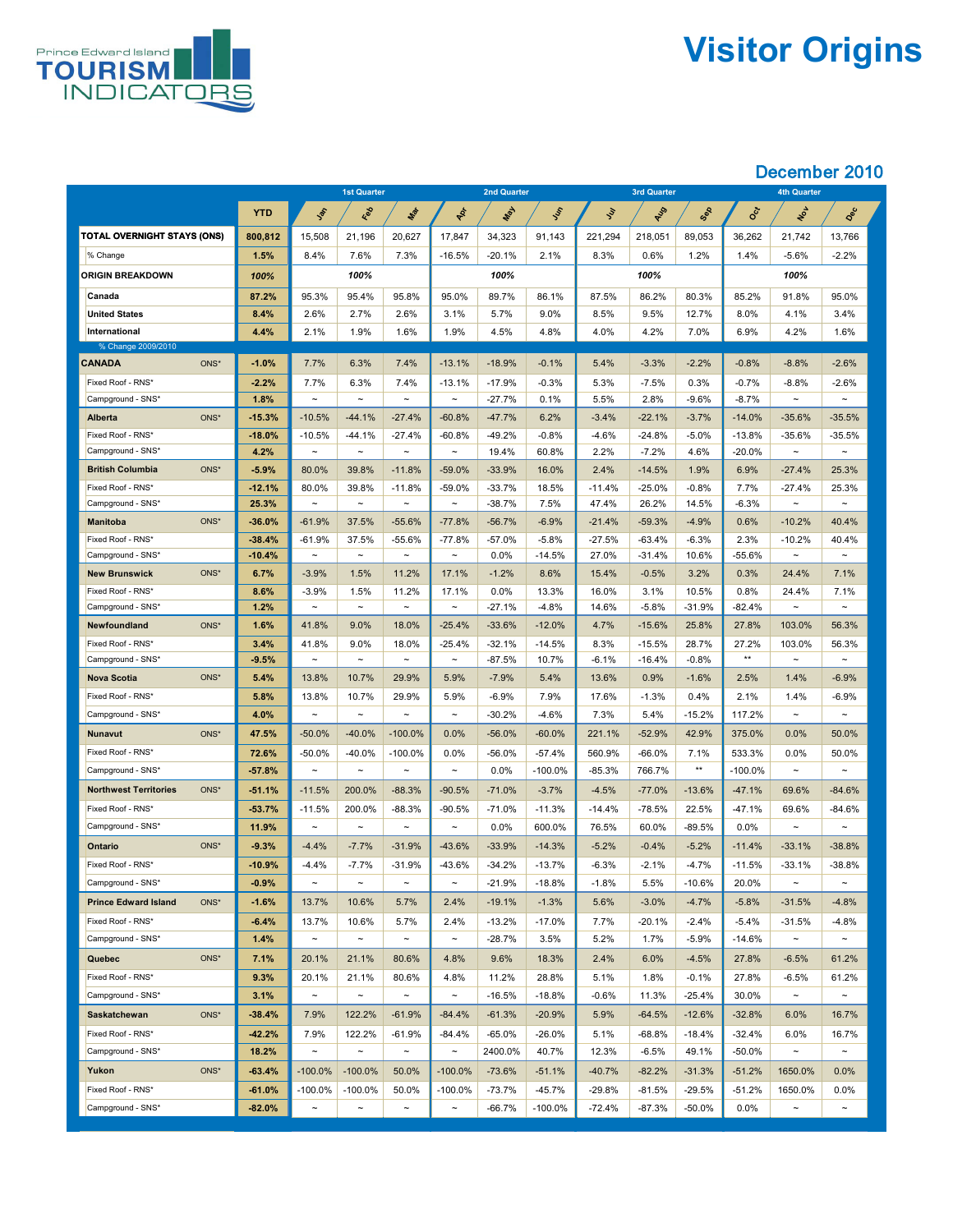

# **Visitor Origins**

|                                        |      |                      | <b>1st Quarter</b>               |                           | <b>2nd Quarter</b>              |                                    |                        | <b>3rd Quarter</b>   |                        |                    | <b>4th Quarter</b>   |                      |                                 |                                     |
|----------------------------------------|------|----------------------|----------------------------------|---------------------------|---------------------------------|------------------------------------|------------------------|----------------------|------------------------|--------------------|----------------------|----------------------|---------------------------------|-------------------------------------|
|                                        |      | <b>YTD</b>           | Jan                              | Red                       | Max                             | PRI                                | <b>May</b>             | SSS                  | $\mathcal{S}'$         | RUS                | Sep                  | Oct                  | NON                             | Dec                                 |
| <b>UNITED STATES</b>                   | ONS* | 9.2%                 | $-1.5%$                          | 16.5%                     | $-17.4%$                        | $-42.3%$                           | 0.4%                   | 5.9%                 | 11.1%                  | 16.2%              | 10.2%                | $-11.5%$             | 18.8%                           | 15.1%                               |
| Fixed Roof - RNS*                      |      | 7.2%                 | $-1.5%$                          | 16.5%                     | $-17.4\%$                       | $-42.3%$                           | $-3.2%$                | $-1.1%$              | 10.9%                  | 17.0%              | 7.7%                 | $-11.4%$             | 18.8%                           | 15.1%                               |
| Campground - SNS*                      |      | 17.2%                | $\thicksim$                      | $\thicksim$               | $\sim$                          | $\thicksim$                        | 61.7%                  | 40.2%                | 11.5%                  | 13.9%              | 22.9%                | $-12.8%$             | $\sim$                          | $\sim$                              |
| <b>New England</b>                     | ONS* | 6.7%                 | $-32.5%$                         | 13.5%                     | $-22.8%$                        | $-17.0%$                           | $-5.3%$                | $-4.6%$              | 11.6%                  | 15.5%              | $-5.6%$              | $-3.7%$              | 17.2%                           | 1.8%                                |
| Fixed Roof - RNS*                      |      | 6.0%                 | $-32.5%$                         | 13.5%                     | $-22.8%$                        | $-17.0%$                           | $-9.7%$                | $-6.4%$              | 10.5%                  | 16.9%              | $-4.4%$              | $-2.2%$              | 17.2%                           | 1.8%                                |
| Campground - SNS*                      |      | 9.4%                 | $\tilde{\phantom{m}}$            | $\tilde{\phantom{a}}$     | $\tilde{\phantom{a}}$           | $\tilde{\phantom{a}}$              | 46.7%                  | 3.0%                 | 14.7%                  | 11.3%              | $-12.6%$             | $-46.2%$             | $\sim$                          | $\sim$                              |
| <b>Mid-Atlantic</b>                    | ONS* | 8.7%                 | 11.4%                            | $-31.7%$                  | $-27.1%$                        | $-48.8%$                           | 11.4%                  | 1.8%                 | 10.4%                  | 17.5%              | 18.3%                | $-40.7%$             | 71.8%                           | $-29.5%$                            |
| Fixed Roof - RNS*                      |      | 6.8%                 | 11.4%                            | $-31.7%$                  | $-27.1%$                        | $-48.8%$                           | 10.8%                  | $-2.1%$              | 5.8%                   | 19.7%              | 17.9%                | $-42.2%$             | 71.8%                           | $-29.5%$                            |
| Campground - SNS*                      |      | 18.3%                | $\sim$                           | $\tilde{\phantom{a}}$     | $\sim$                          | $\tilde{\phantom{m}}$              | 18.2%                  | 19.0%                | 29.2%                  | 8.0%               | 20.5%                | 14.3%                | $\sim$                          | $\sim$                              |
| <b>South</b>                           | ONS* | 11.3%                | $-79.9%$                         | 14.4%                     | $-55.3%$                        | $-62.8%$                           | $-7.7%$                | 22.3%                | 10.9%                  | 16.6%              | 18.6%                | 5.2%                 | 24.9%                           | 42.4%                               |
| Fixed Roof - RNS*                      |      | 5.7%                 | $-79.9%$                         | 14.4%                     | $-55.3%$                        | $-62.8%$                           | $-16.9%$               | 1.6%                 | 16.1%                  | 10.2%              | 13.8%                | 2.5%                 | 24.9%                           | 42.4%                               |
| Campground - SNS*                      |      | 31.7%                | $\tilde{\phantom{a}}$            | $\tilde{\phantom{a}}$     | $\tilde{\phantom{a}}$           | $\tilde{\phantom{m}}$              | 427.3%                 | 121.2%               | $-0.2%$                | 35.0%              | 38.5%                | 88.0%                | $\sim$                          | $\sim$                              |
| <b>Midwest</b>                         | ONS* | 9.6%                 | 293.9%                           | 140.6%                    | 29.4%                           | $-26.0%$                           | 39.7%                  | 3.7%                 | $-3.3%$                | 7.4%               | 29.6%                | $-18.9%$             | $-30.2%$                        | 31.2%                               |
| Fixed Roof - RNS*                      |      | 10.9%                | 293.9%                           | 140.6%                    | 29.4%                           | $-26.0\%$                          | 38.7%                  | 5.9%                 | $-7.4\%$               | 13.0%              | 29.8%                | $-16.0\%$            | $-30.2\%$                       | 31.2%                               |
| Campground - SNS*                      |      | 3.1%                 | $\tilde{\phantom{a}}$            | $\thicksim$               | $\tilde{\phantom{a}}$           | $\tilde{\phantom{a}}$              | 150.0%                 | $-13.4%$             | 11.6%                  | $-8.6\%$           | 28.5%                | $-55.3%$             | $\tilde{\phantom{a}}$           | $\tilde{\phantom{m}}$               |
| <b>West</b>                            | ONS* | 12.3%                | 55.0%                            | $-47.7%$                  | 53.6%                           | $-50.6%$                           | $-11.1%$               | 3.1%                 | 26.0%                  | 26.7%              | 8.7%                 | $-11.5%$             | 69.9%                           | 21.9%                               |
| Fixed Roof - RNS*                      |      | 10.6%                | 55.0%                            | $-47.7%$                  | 53.6%                           | $-50.6%$                           | $-9.2%$                | $-2.0\%$             | 28.5%                  | 36.2%              | $-1.2%$              | $-10.5%$             | 69.9%                           | 21.9%                               |
| Campground - SNS*                      |      | 19.6%                | $\tilde{\phantom{a}}$            | $\thicksim$               | $\tilde{\phantom{a}}$           | $\tilde{\phantom{a}}$              | $-33.3%$               | 28.2%                | 17.8%                  | 3.2%               | 58.9%                | $-23.7%$             | $\tilde{\phantom{a}}$           | $\tilde{\phantom{a}}$               |
|                                        |      |                      |                                  |                           |                                 |                                    |                        |                      |                        |                    |                      |                      |                                 |                                     |
| <b>INTERNATIONAL</b>                   | ONS* | 53.5%                | 89.1%                            | 117.7%                    | 85.2%                           | $-63.6%$                           | $-50.9%$               | 39.1%                | 125.7%                 | 84.5%              | 57.8%                | 50.9%                | 113.2%                          | $-9.2%$                             |
| Fixed Roof - RNS*                      |      | 57.5%                | 89.1%                            | 117.7%                    | 85.2%                           | $-63.6%$                           | $-52.8%$               | 43.3%                | 147.8%                 | 93.8%              | 61.7%                | 51.2%                | 113.2%                          | $-9.2%$                             |
| Campground - SNS*                      |      | 12.3%                | $\thicksim$                      | $\tilde{\phantom{a}}$     | $\tilde{\phantom{m}}$           | $\thicksim$                        | 19.8%                  | 5.2%                 | 7.1%                   | 15.5%              | 19.9%                | 29.2%                | $\sim$                          | $\tilde{\phantom{m}}$               |
| <b>Australia</b>                       | ONS* | 19.5%                | 7.1%                             | 740.0%                    | 7.7%                            | 45.0%                              | 30.8%                  | 50.6%                | 3.0%                   | 30.8%              | $-5.7%$              | 14.6%                | 4.8%                            | $-5.9%$                             |
| Fixed Roof - RNS*                      |      | 18.5%                | 7.1%                             | 740.0%                    | 7.7%                            | 45.0%                              | 15.6%                  | 44.4%                | 11.2%                  | 36.7%              | $-12.4%$             | 17.3%                | 4.8%                            | $-5.9%$                             |
| Campground - SNS*                      |      | 28.0%                | $\tilde{\phantom{m}}$            | $\thicksim$               | $\tilde{\phantom{m}}$           | $\thicksim$                        | 1200.0%                | 112.5%               | $-31.8%$               | 7.9%               | 113.3%               | $-75.0\%$            | $\sim$                          | $\sim$                              |
| <b>China</b>                           | ONS* | 27.7%                | 116.0%                           | $-28.3%$                  | 70.7%                           | $-29.3%$                           | $-45.7%$               | 31.8%                | 78.3%                  | $-19.8%$           | 323.1%               | 137.1%               | 102.2%                          | 9.5%                                |
| Fixed Roof - RNS*                      |      | 27.6%<br>$**$        | 116.0%                           | $-28.3%$                  | 70.7%                           | $-29.3%$                           | $-45.7%$               | 31.8%                | 77.7%                  | $-20.0\%$<br>$***$ | 323.1%               | 137.1%               | 102.2%                          | 9.5%                                |
| Campground - SNS*                      |      |                      | $\tilde{\phantom{m}}$            | $\thicksim$               | $\tilde{\phantom{m}}$           | $\tilde{\phantom{m}}$              | $0.0\%$                | $0.0\%$              | $0.0\%$                |                    | 0.0%                 | $0.0\%$              | $\sim$                          | $\sim$                              |
| <b>England</b>                         | ONS* | $-20.0%$             | 140.0%                           | $-48.4%$                  | $-66.7%$                        | 18.2%                              | $-36.4%$               | 3.2%                 | 23.4%                  | $-43.2%$           | $-24.0%$             | $-54.7%$             | 53.8%                           | $-27.3%$                            |
| Fixed Roof - RNS*                      |      | $-21.1%$             | 140.0%                           | $-48.4%$                  | $-66.7%$                        | 18.2%                              | $-44.0%$               | $-2.5%$              | 25.4%                  | $-45.3%$           | $-21.2%$             | $-54.2%$             | 53.8%                           | $-27.3%$                            |
| Campground - SNS*                      |      | 0.7%                 | $\tilde{\phantom{a}}$            | $\thicksim$               | $\tilde{}$                      | $\tilde{\phantom{a}}$              | 500.0%                 | 131.3%               | $-6.9%$                | $-9.4%$            | $-55.3%$             | $-100.0\%$           | $***$                           | $\tilde{\phantom{m}}$               |
| <b>France</b>                          | ONS* | 1.9%                 | $-100.0\%$                       | $-16.7%$                  | $-75.0%$                        | 23.1%                              | 153.8%                 | 26.3%                | $-3.0\%$               | 11.8%              | $-25.0%$             | $-54.1%$             | $***$                           | $-100.0\%$                          |
| Fixed Roof - RNS*                      |      | $-8.0%$              | $-100.0\%$                       | $-16.7%$                  | $-75.0%$                        | 23.1%                              | 169.6%                 | 50.0%                | $-31.4%$               | $-9.1%$            | $-22.7%$             | $-54.1%$             |                                 | $-100.0\%$                          |
| Campground - SNS*                      |      | 50.4%                | $\tilde{\phantom{a}}$            | $\thicksim$               | $\tilde{\phantom{m}}$           | $\thicksim$                        | 33.3%                  | $-22.6%$             | 162.1%                 | 90.2%              | $-37.9%$             | $0.0\%$              | $\sim$                          | $\tilde{\phantom{m}}$               |
| <b>Germany</b>                         | ONS* | $-9.3%$              | $-53.8%$                         | $-83.3%$                  | $-96.0%$                        | $-14.3%$                           | 38.6%                  | $-20.2%$             | 32.9%                  | $-1.4%$            | $-17.3%$             | $-61.3%$             | $-79.1%$                        | $-65.0%$                            |
| Fixed Roof - RNS*                      |      | $-16.8%$             | $-53.8%$                         | $-83.3%$                  | $-96.0%$                        | $-14.3%$                           | 90.7%                  | $-31.4%$             | 37.1%                  | $-3.7%$            | $-30.3%$             | $-65.9%$             | $-79.1%$                        | $-65.0%$                            |
| Campground - SNS*                      |      | 15.7%                | $\tilde{\phantom{a}}$            | $\thicksim$<br>$***$      | $\tilde{\phantom{m}}$           | $\tilde{\phantom{m}}$              | $-44.1%$               | 13.6%                | 22.6%                  | 3.6%               | 34.2%                | 220.0%               | $\sim$                          | $\tilde{\phantom{m}}$               |
| <b>Ireland</b>                         | ONS* | $-14.4%$             | $-50.0%$                         | $***$                     | 50.0%                           | 0.0%                               | $-71.4%$               | 24.1%                | 8.0%                   | 61.9%              | $-55.8%$             | $-84.1%$             | $-100.0\%$                      | 57.1%                               |
| Fixed Roof - RNS*<br>Campground - SNS* |      | $-12.1%$<br>$-33.3%$ | $-50.0\%$<br>$\thicksim$         |                           | 50.0%                           | 0.0%                               | $-60.0\%$              | 50.0%<br>$-100.0\%$  | 54.3%<br>$-100.0\%$    | 30.0%<br>700.0%    | $-56.3%$             | $-87.3%$<br>$***$    | $-100.0\%$                      | 57.1%<br>$\sim$                     |
|                                        | ONS* | 11.4%                | $-20.0\%$                        | $\thicksim$<br>300.0%     | $\sim$<br>77.8%                 | $\tilde{\phantom{m}}$<br>$-74.7%$  | $-100.0\%$<br>65.4%    | 16.4%                | 13.7%                  | 4.7%               | $-50.0\%$<br>$-7.1%$ | 15.6%                | $\sim$<br>131.6%                | $0.0\%$                             |
| Japan<br>Fixed Roof - RNS*             |      |                      |                                  |                           |                                 |                                    |                        |                      |                        |                    |                      |                      |                                 |                                     |
| Campground - SNS*                      |      | 12.0%<br>$0.0\%$     | $-20.0\%$<br>$\thicksim$         | 300.0%<br>$\thicksim$     | 77.8%<br>$\tilde{\phantom{m}}$  | $-74.7%$<br>$\thicksim$            | 72.8%<br>5.9%          | 20.3%<br>$-28.9%$    | 12.9%<br>24.2%         | 6.4%<br>$-18.4%$   | $-9.5%$<br>$***$     | 15.6%<br>$0.0\%$     | 131.6%<br>$\sim$                | $0.0\%$<br>$\sim$                   |
| <b>Netherlands</b>                     | ONS* | $-17.0%$             | 32.1%                            |                           | 163.6%                          |                                    | $-37.2%$               | $-53.2%$             | $-20.3%$               | 28.9%              |                      | $-66.7%$             |                                 | $-100.0\%$                          |
| Fixed Roof - RNS*                      |      |                      |                                  | 175.0%                    |                                 | $-50.0\%$                          |                        |                      |                        |                    | $-35.9%$             |                      | 250.0%                          |                                     |
| Campground - SNS*                      |      | $-8.3%$<br>$-36.8%$  | 32.1%<br>$\tilde{\phantom{a}}$   | 175.0%<br>$\thicksim$     | 163.6%<br>$\tilde{\phantom{a}}$ | $-50.0\%$<br>$\tilde{\phantom{m}}$ | $-54.5%$<br>20.0%      | $-54.1%$<br>$-51.4%$ | $-22.8%$<br>$-16.2%$   | 98.4%<br>$-46.6%$  | $-25.5%$<br>$-54.5%$ | $-68.9%$<br>$***$    | 250.0%<br>$\tilde{\phantom{m}}$ | $-100.0\%$<br>$\tilde{\phantom{a}}$ |
| <b>Scotland</b>                        | ONS* | $-19.5%$             | 0.0%                             | $-100.0\%$                | 25.0%                           | 80.0%                              | $-28.9%$               | 31.7%                | $-24.8%$               | $-4.8%$            | $-30.8%$             | $-97.0%$             | 200.0%                          | $-100.0\%$                          |
| Fixed Roof - RNS*                      |      |                      |                                  |                           |                                 |                                    |                        |                      |                        |                    |                      |                      |                                 |                                     |
| Campground - SNS*                      |      | $-17.1%$<br>$-52.2%$ | $0.0\%$<br>$\tilde{\phantom{a}}$ | $-100.0\%$<br>$\thicksim$ | 25.0%<br>$\sim$                 | 80.0%<br>$\thicksim$               | $-23.8%$<br>$-100.0\%$ | 45.1%<br>$-44.4\%$   | $-15.6%$<br>$-100.0\%$ | $-19.0\%$<br>$***$ | $-30.8%$<br>$0.0\%$  | $-97.0\%$<br>$0.0\%$ | 200.0%<br>$\sim$                | $-100.0\%$<br>$\sim$                |
| <b>Switzerland</b>                     | ONS* | 19.5%                | $***$                            | 0.0%                      | $-100.0\%$                      | $***$                              | 56.3%                  | $-31.7%$             | 98.2%                  |                    | 22.2%                |                      |                                 | $-100.0\%$                          |
| Fixed Roof - RNS*                      |      |                      | $***$                            |                           |                                 | $***$                              |                        |                      |                        | $-28.4%$           |                      | 54.1%                | $-86.2%$                        |                                     |
| Campground - SNS*                      |      | 13.6%<br>35.3%       | $\thicksim$                      | $0.0\%$<br>$\thicksim$    | $-100.0\%$<br>$\sim$            | $\thicksim$                        | 90.0%<br>$0.0\%$       | $-52.7%$<br>25.9%    | 146.6%<br>25.0%        | $-45.1%$<br>21.3%  | 1.6%<br>94.4%        | 54.8%<br>50.0%       | $-86.2%$<br>$\sim$              | $-100.0\%$<br>$\sim$                |
| <b>Others</b>                          | ONS* | 142.0%               | 184.1%                           | 419.5%                    | 568.0%                          | $-88.8%$                           | $-69.0%$               | 110.4%               | 368.2%                 | 319.7%             | 204.8%               | 345.6%               | 198.1%                          | 14.7%                               |
| Fixed Roof - RNS*                      |      |                      |                                  |                           |                                 |                                    |                        |                      |                        |                    |                      |                      |                                 | 14.7%                               |
| Campground - SNS*                      |      | 145.8%<br>22.5%      | 184.1%<br>$\thicksim$            | 419.5%<br>$\thicksim$     | 568.0%<br>$\tilde{\phantom{a}}$ | $-88.8%$<br>$\thicksim$            | $-69.5%$<br>1200.0%    | 114.7%<br>9.8%       | 411.0%<br>$-19.5%$     | 331.8%<br>71.2%    | 208.3%<br>73.3%      | 355.4%<br>$-71.4\%$  | 198.1%<br>$\thicksim$           | $\sim$                              |
|                                        |      |                      |                                  |                           |                                 |                                    |                        |                      |                        |                    |                      |                      |                                 |                                     |